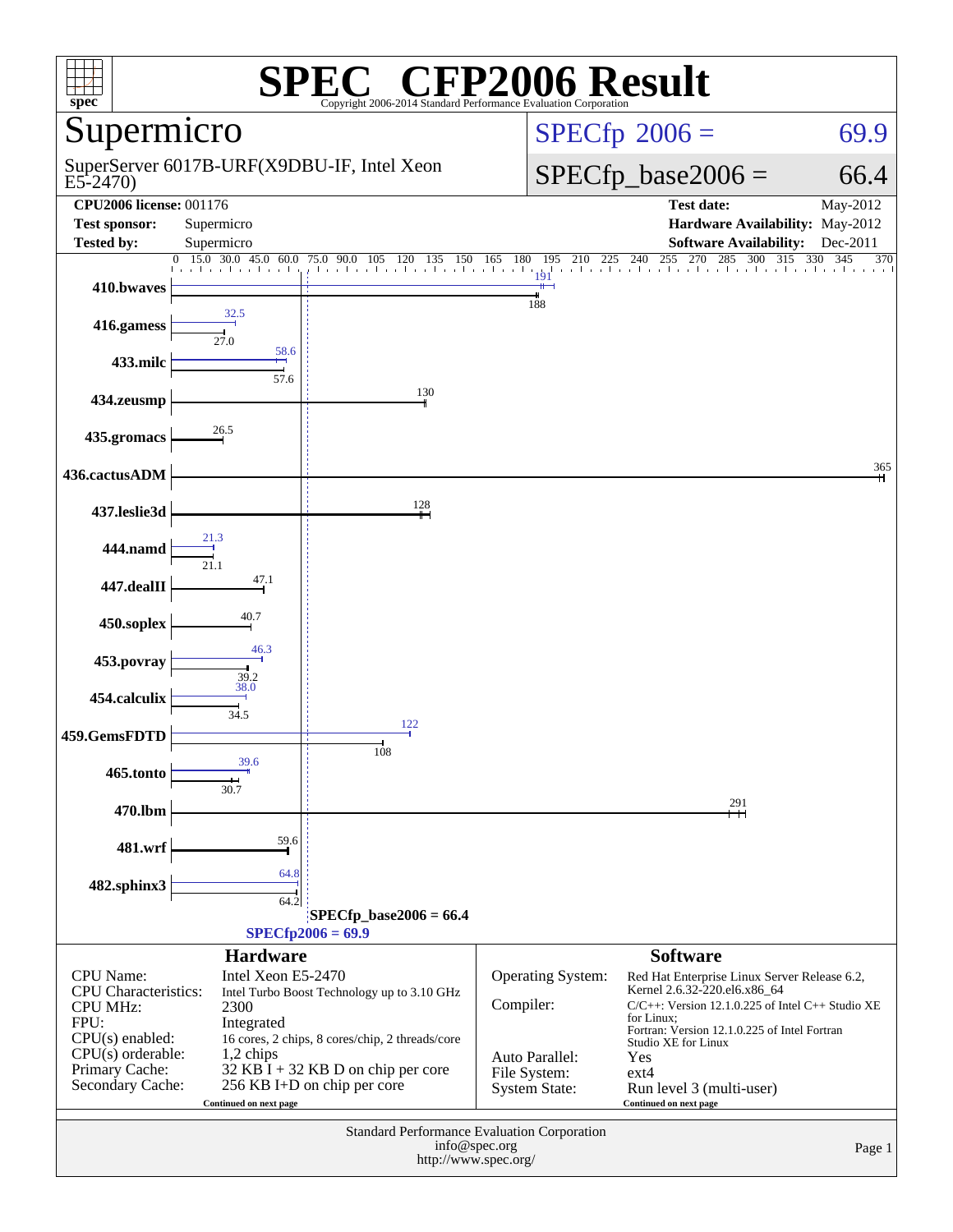

### Supermicro

#### E5-2470) SuperServer 6017B-URF(X9DBU-IF, Intel Xeon

#### $SPECfp2006 = 69.9$  $SPECfp2006 = 69.9$

#### $SPECfp\_base2006 = 66.4$

| <b>CPU2006 license: 001176</b>                                             |                                                                                                                                 |                                                            | May-2012<br><b>Test date:</b>     |
|----------------------------------------------------------------------------|---------------------------------------------------------------------------------------------------------------------------------|------------------------------------------------------------|-----------------------------------|
| <b>Test sponsor:</b>                                                       | Supermicro                                                                                                                      | <b>Hardware Availability: May-2012</b>                     |                                   |
| <b>Tested by:</b>                                                          | Supermicro                                                                                                                      | <b>Software Availability:</b><br>$Dec-2011$                |                                   |
| L3 Cache:<br>Other Cache:<br>Memory:<br>Disk Subsystem:<br>Other Hardware: | $20 \text{ MB I+D}$ on chip per chip<br>None<br>96 GB (12 x 8 GB 2Rx4 PC3-12800R-11, ECC)<br>1 x 1 TB SATA II, 7200 RPM<br>None | <b>Base Pointers:</b><br>Peak Pointers:<br>Other Software: | $64$ -bit<br>$32/64$ -bit<br>None |

| <b>Results Table</b> |                                                                                                          |       |                |       |                |              |                |              |                |              |                |              |
|----------------------|----------------------------------------------------------------------------------------------------------|-------|----------------|-------|----------------|--------------|----------------|--------------|----------------|--------------|----------------|--------------|
|                      | <b>Base</b>                                                                                              |       |                |       |                | <b>Peak</b>  |                |              |                |              |                |              |
| <b>Benchmark</b>     | <b>Seconds</b>                                                                                           | Ratio | <b>Seconds</b> | Ratio | <b>Seconds</b> | <b>Ratio</b> | <b>Seconds</b> | <b>Ratio</b> | <b>Seconds</b> | <b>Ratio</b> | <b>Seconds</b> | <b>Ratio</b> |
| 410.bwayes           | 72.5                                                                                                     | 188   | 72.7           | 187   | 72.3           | 188          | 71.7           | 190          | 71.3           | <b>191</b>   | 69.3           | 196          |
| 416.gamess           | 728                                                                                                      | 26.9  | 724            | 27.0  | 725            | 27.0         | 603            | 32.5         | 602            | 32.5         | 604            | 32.4         |
| 433.milc             | 159                                                                                                      | 57.6  | 159            | 57.6  | 159            | 57.6         | 170            | 53.9         | 157            | 58.6         | 157            | 58.6         |
| 434.zeusmp           | 70.3                                                                                                     | 130   | 69.9           | 130   | 69.9           | 130          | 70.3           | 130          | 69.9           | 130          | 69.9           | 130          |
| 435.gromacs          | 270                                                                                                      | 26.4  | 270            | 26.5  | 270            | 26.5         | 270            | 26.4         | 270            | 26.5         | 270            | 26.5         |
| 436.cactusADM        | 32.7                                                                                                     | 365   | 32.7           | 365   | 32.9           | 363          | 32.7           | 365          | 32.7           | 365          | 32.9           | 363          |
| 437.leslie3d         | 73.7                                                                                                     | 128   | 73.3           | 128   | 70.9           | 133          | 73.7           | 128          | 73.3           | 128          | 70.9           | 133          |
| 444.namd             | 380                                                                                                      | 21.1  | 380            | 21.1  | 380            | 21.1         | 373            | 21.5         | 377            | 21.3         | 377            | 21.3         |
| 447.dealII           | 242                                                                                                      | 47.2  | 243            | 47.1  | 243            | 47.1         | 242            | 47.2         | 243            | 47.1         | 243            | 47.1         |
| 450.soplex           | 205                                                                                                      | 40.7  | 205            | 40.7  | 204            | 40.8         | 205            | 40.7         | 205            | 40.7         | 204            | 40.8         |
| 453.povray           | 138                                                                                                      | 38.7  | 136            | 39.2  | 136            | 39.2         | 115            | 46.4         | 116            | 46.0         | 115            | 46.3         |
| 454.calculix         | 239                                                                                                      | 34.5  | 239            | 34.5  | 239            | 34.5         | 217            | 38.0         | 217            | 38.0         | 216            | 38.3         |
| 459.GemsFDTD         | 97.7                                                                                                     | 109   | 97.9           | 108   | 98.1           | 108          | 87.0           | 122          | 86.8           | 122          | 86.6           | 122          |
| 465.tonto            | 320                                                                                                      | 30.7  | 321            | 30.7  | 286            | 34.4         | 248            | 39.6         | 248            | 39.6         | 251            | 39.1         |
| 470.1bm              | 48.0                                                                                                     | 286   | 47.2           | 291   | 46.6           | 295          | 48.0           | 286          | 47.2           | 291          | 46.6           | 295          |
| 481.wrf              | 186                                                                                                      | 60.0  | 189            | 59.1  | 187            | 59.6         | 186            | 60.0         | 189            | 59.1         | 187            | <u>59.6</u>  |
| 482.sphinx3          | 303                                                                                                      | 64.3  | 304            | 64.0  | 304            | 64.2         | 301            | 64.8         | 301            | 64.8         | 302            | 64.6         |
|                      | Results appear in the order in which they were run. Bold underlined text indicates a median measurement. |       |                |       |                |              |                |              |                |              |                |              |

#### **[Operating System Notes](http://www.spec.org/auto/cpu2006/Docs/result-fields.html#OperatingSystemNotes)**

Stack size set to unlimited using "ulimit -s unlimited"

#### **[General Notes](http://www.spec.org/auto/cpu2006/Docs/result-fields.html#GeneralNotes)**

Environment variables set by runspec before the start of the run: KMP\_AFFINITY = "granularity=fine,scatter" LD\_LIBRARY\_PATH = "/home/cpu2006/libs/32:/home/cpu2006/libs/64" OMP\_NUM\_THREADS = "16"

 Binaries compiled on a system with 1x Core i7-860 CPU + 8GB memory using RHEL5.5 Transparent Huge Pages enabled with: echo always > /sys/kernel/mm/redhat\_transparent\_hugepage/enabled

> Standard Performance Evaluation Corporation [info@spec.org](mailto:info@spec.org) <http://www.spec.org/>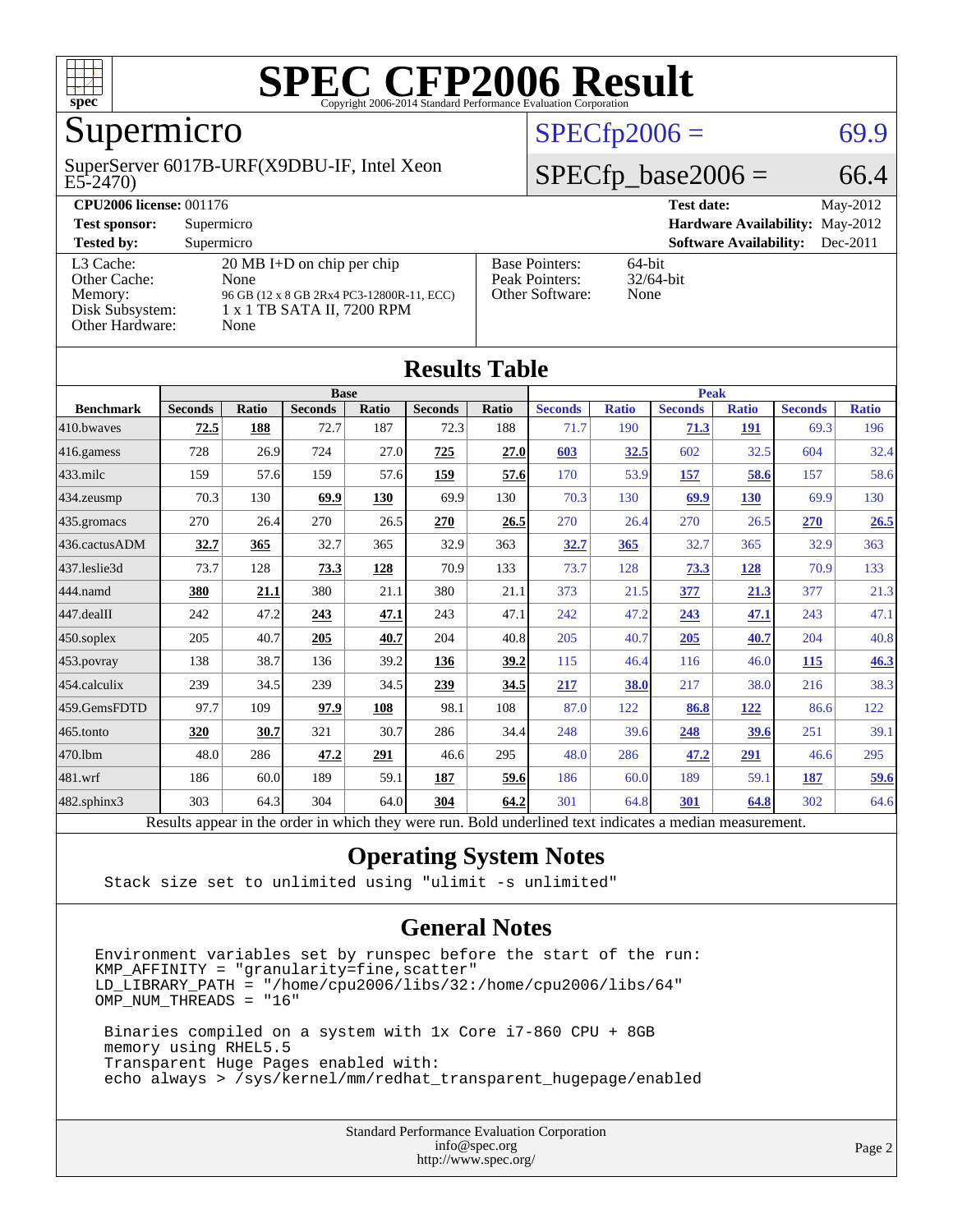

### Supermicro

E5-2470) SuperServer 6017B-URF(X9DBU-IF, Intel Xeon

 $SPECTp2006 = 69.9$ 

 $SPECTp\_base2006 = 66.4$ 

**[CPU2006 license:](http://www.spec.org/auto/cpu2006/Docs/result-fields.html#CPU2006license)** 001176 **[Test date:](http://www.spec.org/auto/cpu2006/Docs/result-fields.html#Testdate)** May-2012 **[Test sponsor:](http://www.spec.org/auto/cpu2006/Docs/result-fields.html#Testsponsor)** Supermicro **[Hardware Availability:](http://www.spec.org/auto/cpu2006/Docs/result-fields.html#HardwareAvailability)** May-2012 **[Tested by:](http://www.spec.org/auto/cpu2006/Docs/result-fields.html#Testedby)** Supermicro **Supermicro [Software Availability:](http://www.spec.org/auto/cpu2006/Docs/result-fields.html#SoftwareAvailability)** Dec-2011

#### **[Base Compiler Invocation](http://www.spec.org/auto/cpu2006/Docs/result-fields.html#BaseCompilerInvocation)**

[C benchmarks](http://www.spec.org/auto/cpu2006/Docs/result-fields.html#Cbenchmarks): icc  $-m64$ 

[C++ benchmarks:](http://www.spec.org/auto/cpu2006/Docs/result-fields.html#CXXbenchmarks) [icpc -m64](http://www.spec.org/cpu2006/results/res2012q3/cpu2006-20120820-24255.flags.html#user_CXXbase_intel_icpc_64bit_bedb90c1146cab66620883ef4f41a67e)

[Fortran benchmarks](http://www.spec.org/auto/cpu2006/Docs/result-fields.html#Fortranbenchmarks): [ifort -m64](http://www.spec.org/cpu2006/results/res2012q3/cpu2006-20120820-24255.flags.html#user_FCbase_intel_ifort_64bit_ee9d0fb25645d0210d97eb0527dcc06e)

[Benchmarks using both Fortran and C](http://www.spec.org/auto/cpu2006/Docs/result-fields.html#BenchmarksusingbothFortranandC): [icc -m64](http://www.spec.org/cpu2006/results/res2012q3/cpu2006-20120820-24255.flags.html#user_CC_FCbase_intel_icc_64bit_0b7121f5ab7cfabee23d88897260401c) [ifort -m64](http://www.spec.org/cpu2006/results/res2012q3/cpu2006-20120820-24255.flags.html#user_CC_FCbase_intel_ifort_64bit_ee9d0fb25645d0210d97eb0527dcc06e)

#### **[Base Portability Flags](http://www.spec.org/auto/cpu2006/Docs/result-fields.html#BasePortabilityFlags)**

| 410.bwaves: -DSPEC CPU LP64                  |                                                                |
|----------------------------------------------|----------------------------------------------------------------|
| 416.gamess: -DSPEC_CPU_LP64                  |                                                                |
| 433.milc: -DSPEC CPU LP64                    |                                                                |
| 434.zeusmp: -DSPEC_CPU_LP64                  |                                                                |
| 435.gromacs: -DSPEC_CPU_LP64 -nofor_main     |                                                                |
| 436.cactusADM: - DSPEC CPU LP64 - nofor main |                                                                |
| 437.leslie3d: -DSPEC CPU LP64                |                                                                |
| 444.namd: -DSPEC CPU LP64                    |                                                                |
| 447.dealII: - DSPEC CPU LP64                 |                                                                |
| 450.soplex: -DSPEC_CPU_LP64                  |                                                                |
| 453.povray: -DSPEC_CPU_LP64                  |                                                                |
| 454.calculix: -DSPEC CPU LP64 -nofor main    |                                                                |
| 459.GemsFDTD: - DSPEC_CPU LP64               |                                                                |
| 465.tonto: - DSPEC CPU LP64                  |                                                                |
| 470.1bm: -DSPEC CPU LP64                     |                                                                |
|                                              | 481.wrf: -DSPEC CPU_LP64 -DSPEC_CPU_CASE_FLAG -DSPEC_CPU_LINUX |
| 482.sphinx3: -DSPEC_CPU_LP64                 |                                                                |
|                                              |                                                                |

#### **[Base Optimization Flags](http://www.spec.org/auto/cpu2006/Docs/result-fields.html#BaseOptimizationFlags)**

[C benchmarks](http://www.spec.org/auto/cpu2006/Docs/result-fields.html#Cbenchmarks): [-xAVX](http://www.spec.org/cpu2006/results/res2012q3/cpu2006-20120820-24255.flags.html#user_CCbase_f-xAVX) [-ipo](http://www.spec.org/cpu2006/results/res2012q3/cpu2006-20120820-24255.flags.html#user_CCbase_f-ipo) [-O3](http://www.spec.org/cpu2006/results/res2012q3/cpu2006-20120820-24255.flags.html#user_CCbase_f-O3) [-no-prec-div](http://www.spec.org/cpu2006/results/res2012q3/cpu2006-20120820-24255.flags.html#user_CCbase_f-no-prec-div) [-static](http://www.spec.org/cpu2006/results/res2012q3/cpu2006-20120820-24255.flags.html#user_CCbase_f-static) [-parallel](http://www.spec.org/cpu2006/results/res2012q3/cpu2006-20120820-24255.flags.html#user_CCbase_f-parallel) [-opt-prefetch](http://www.spec.org/cpu2006/results/res2012q3/cpu2006-20120820-24255.flags.html#user_CCbase_f-opt-prefetch) [-ansi-alias](http://www.spec.org/cpu2006/results/res2012q3/cpu2006-20120820-24255.flags.html#user_CCbase_f-ansi-alias) [C++ benchmarks:](http://www.spec.org/auto/cpu2006/Docs/result-fields.html#CXXbenchmarks) [-xAVX](http://www.spec.org/cpu2006/results/res2012q3/cpu2006-20120820-24255.flags.html#user_CXXbase_f-xAVX) [-ipo](http://www.spec.org/cpu2006/results/res2012q3/cpu2006-20120820-24255.flags.html#user_CXXbase_f-ipo) [-O3](http://www.spec.org/cpu2006/results/res2012q3/cpu2006-20120820-24255.flags.html#user_CXXbase_f-O3) [-no-prec-div](http://www.spec.org/cpu2006/results/res2012q3/cpu2006-20120820-24255.flags.html#user_CXXbase_f-no-prec-div) [-static](http://www.spec.org/cpu2006/results/res2012q3/cpu2006-20120820-24255.flags.html#user_CXXbase_f-static) [-opt-prefetch](http://www.spec.org/cpu2006/results/res2012q3/cpu2006-20120820-24255.flags.html#user_CXXbase_f-opt-prefetch) [-ansi-alias](http://www.spec.org/cpu2006/results/res2012q3/cpu2006-20120820-24255.flags.html#user_CXXbase_f-ansi-alias) [Fortran benchmarks](http://www.spec.org/auto/cpu2006/Docs/result-fields.html#Fortranbenchmarks): [-xAVX](http://www.spec.org/cpu2006/results/res2012q3/cpu2006-20120820-24255.flags.html#user_FCbase_f-xAVX) [-ipo](http://www.spec.org/cpu2006/results/res2012q3/cpu2006-20120820-24255.flags.html#user_FCbase_f-ipo) [-O3](http://www.spec.org/cpu2006/results/res2012q3/cpu2006-20120820-24255.flags.html#user_FCbase_f-O3) [-no-prec-div](http://www.spec.org/cpu2006/results/res2012q3/cpu2006-20120820-24255.flags.html#user_FCbase_f-no-prec-div) [-static](http://www.spec.org/cpu2006/results/res2012q3/cpu2006-20120820-24255.flags.html#user_FCbase_f-static) [-parallel](http://www.spec.org/cpu2006/results/res2012q3/cpu2006-20120820-24255.flags.html#user_FCbase_f-parallel) [-opt-prefetch](http://www.spec.org/cpu2006/results/res2012q3/cpu2006-20120820-24255.flags.html#user_FCbase_f-opt-prefetch) [Benchmarks using both Fortran and C](http://www.spec.org/auto/cpu2006/Docs/result-fields.html#BenchmarksusingbothFortranandC): [-xAVX](http://www.spec.org/cpu2006/results/res2012q3/cpu2006-20120820-24255.flags.html#user_CC_FCbase_f-xAVX) [-ipo](http://www.spec.org/cpu2006/results/res2012q3/cpu2006-20120820-24255.flags.html#user_CC_FCbase_f-ipo) [-O3](http://www.spec.org/cpu2006/results/res2012q3/cpu2006-20120820-24255.flags.html#user_CC_FCbase_f-O3) [-no-prec-div](http://www.spec.org/cpu2006/results/res2012q3/cpu2006-20120820-24255.flags.html#user_CC_FCbase_f-no-prec-div) [-static](http://www.spec.org/cpu2006/results/res2012q3/cpu2006-20120820-24255.flags.html#user_CC_FCbase_f-static) [-parallel](http://www.spec.org/cpu2006/results/res2012q3/cpu2006-20120820-24255.flags.html#user_CC_FCbase_f-parallel) [-opt-prefetch](http://www.spec.org/cpu2006/results/res2012q3/cpu2006-20120820-24255.flags.html#user_CC_FCbase_f-opt-prefetch) [-ansi-alias](http://www.spec.org/cpu2006/results/res2012q3/cpu2006-20120820-24255.flags.html#user_CC_FCbase_f-ansi-alias)

| <b>Standard Performance Evaluation Corporation</b> |
|----------------------------------------------------|
| info@spec.org                                      |
| http://www.spec.org/                               |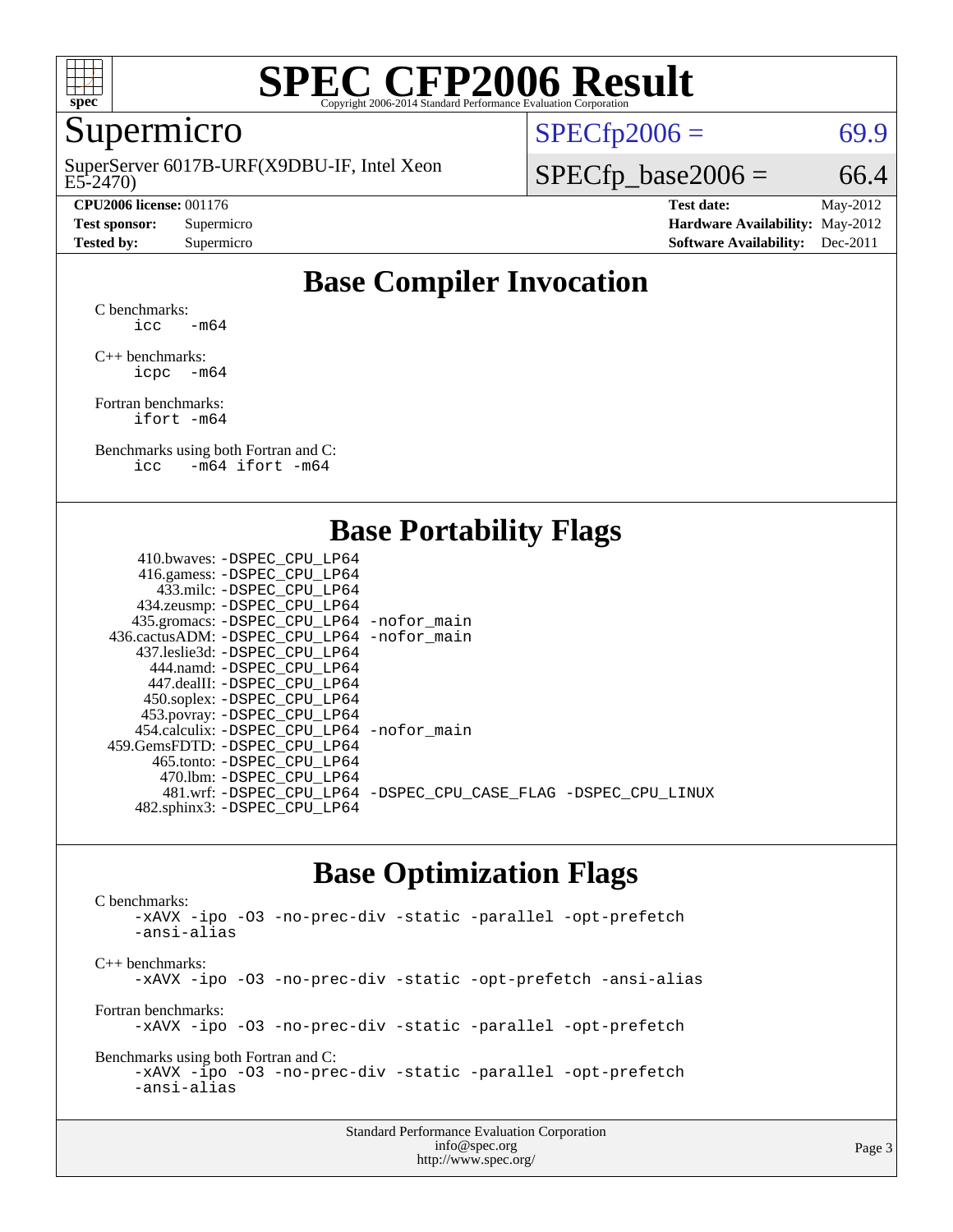

#### Supermicro

E5-2470) SuperServer 6017B-URF(X9DBU-IF, Intel Xeon

 $SPECTp2006 = 69.9$ 

 $SPECTp\_base2006 = 66.4$ 

**[CPU2006 license:](http://www.spec.org/auto/cpu2006/Docs/result-fields.html#CPU2006license)** 001176 **[Test date:](http://www.spec.org/auto/cpu2006/Docs/result-fields.html#Testdate)** May-2012 **[Test sponsor:](http://www.spec.org/auto/cpu2006/Docs/result-fields.html#Testsponsor)** Supermicro **[Hardware Availability:](http://www.spec.org/auto/cpu2006/Docs/result-fields.html#HardwareAvailability)** May-2012 **[Tested by:](http://www.spec.org/auto/cpu2006/Docs/result-fields.html#Testedby)** Supermicro **Supermicro [Software Availability:](http://www.spec.org/auto/cpu2006/Docs/result-fields.html#SoftwareAvailability)** Dec-2011

#### **[Peak Compiler Invocation](http://www.spec.org/auto/cpu2006/Docs/result-fields.html#PeakCompilerInvocation)**

[C benchmarks](http://www.spec.org/auto/cpu2006/Docs/result-fields.html#Cbenchmarks):  $\text{icc}$   $-\text{m64}$ 

[C++ benchmarks:](http://www.spec.org/auto/cpu2006/Docs/result-fields.html#CXXbenchmarks) [icpc -m64](http://www.spec.org/cpu2006/results/res2012q3/cpu2006-20120820-24255.flags.html#user_CXXpeak_intel_icpc_64bit_bedb90c1146cab66620883ef4f41a67e)

[Fortran benchmarks](http://www.spec.org/auto/cpu2006/Docs/result-fields.html#Fortranbenchmarks): [ifort -m64](http://www.spec.org/cpu2006/results/res2012q3/cpu2006-20120820-24255.flags.html#user_FCpeak_intel_ifort_64bit_ee9d0fb25645d0210d97eb0527dcc06e)

[Benchmarks using both Fortran and C](http://www.spec.org/auto/cpu2006/Docs/result-fields.html#BenchmarksusingbothFortranandC): [icc -m64](http://www.spec.org/cpu2006/results/res2012q3/cpu2006-20120820-24255.flags.html#user_CC_FCpeak_intel_icc_64bit_0b7121f5ab7cfabee23d88897260401c) [ifort -m64](http://www.spec.org/cpu2006/results/res2012q3/cpu2006-20120820-24255.flags.html#user_CC_FCpeak_intel_ifort_64bit_ee9d0fb25645d0210d97eb0527dcc06e)

#### **[Peak Portability Flags](http://www.spec.org/auto/cpu2006/Docs/result-fields.html#PeakPortabilityFlags)**

Same as Base Portability Flags

### **[Peak Optimization Flags](http://www.spec.org/auto/cpu2006/Docs/result-fields.html#PeakOptimizationFlags)**

[C benchmarks](http://www.spec.org/auto/cpu2006/Docs/result-fields.html#Cbenchmarks):

 433.milc: [-xAVX](http://www.spec.org/cpu2006/results/res2012q3/cpu2006-20120820-24255.flags.html#user_peakPASS2_CFLAGSPASS2_LDFLAGS433_milc_f-xAVX)(pass 2) [-prof-gen](http://www.spec.org/cpu2006/results/res2012q3/cpu2006-20120820-24255.flags.html#user_peakPASS1_CFLAGSPASS1_LDFLAGS433_milc_prof_gen_e43856698f6ca7b7e442dfd80e94a8fc)(pass 1) [-ipo](http://www.spec.org/cpu2006/results/res2012q3/cpu2006-20120820-24255.flags.html#user_peakPASS2_CFLAGSPASS2_LDFLAGS433_milc_f-ipo)(pass 2) [-O3](http://www.spec.org/cpu2006/results/res2012q3/cpu2006-20120820-24255.flags.html#user_peakPASS2_CFLAGSPASS2_LDFLAGS433_milc_f-O3)(pass 2) [-no-prec-div](http://www.spec.org/cpu2006/results/res2012q3/cpu2006-20120820-24255.flags.html#user_peakPASS2_CFLAGSPASS2_LDFLAGS433_milc_f-no-prec-div)(pass 2) [-prof-use](http://www.spec.org/cpu2006/results/res2012q3/cpu2006-20120820-24255.flags.html#user_peakPASS2_CFLAGSPASS2_LDFLAGS433_milc_prof_use_bccf7792157ff70d64e32fe3e1250b55)(pass 2) [-static](http://www.spec.org/cpu2006/results/res2012q3/cpu2006-20120820-24255.flags.html#user_peakOPTIMIZE433_milc_f-static) [-auto-ilp32](http://www.spec.org/cpu2006/results/res2012q3/cpu2006-20120820-24255.flags.html#user_peakCOPTIMIZE433_milc_f-auto-ilp32) [-ansi-alias](http://www.spec.org/cpu2006/results/res2012q3/cpu2006-20120820-24255.flags.html#user_peakCOPTIMIZE433_milc_f-ansi-alias)

 $470.$ lbm: basepeak = yes

 482.sphinx3: [-xAVX](http://www.spec.org/cpu2006/results/res2012q3/cpu2006-20120820-24255.flags.html#user_peakOPTIMIZE482_sphinx3_f-xAVX) [-ipo](http://www.spec.org/cpu2006/results/res2012q3/cpu2006-20120820-24255.flags.html#user_peakOPTIMIZE482_sphinx3_f-ipo) [-O3](http://www.spec.org/cpu2006/results/res2012q3/cpu2006-20120820-24255.flags.html#user_peakOPTIMIZE482_sphinx3_f-O3) [-no-prec-div](http://www.spec.org/cpu2006/results/res2012q3/cpu2006-20120820-24255.flags.html#user_peakOPTIMIZE482_sphinx3_f-no-prec-div) [-unroll2](http://www.spec.org/cpu2006/results/res2012q3/cpu2006-20120820-24255.flags.html#user_peakCOPTIMIZE482_sphinx3_f-unroll_784dae83bebfb236979b41d2422d7ec2) [-ansi-alias](http://www.spec.org/cpu2006/results/res2012q3/cpu2006-20120820-24255.flags.html#user_peakCOPTIMIZE482_sphinx3_f-ansi-alias) [-parallel](http://www.spec.org/cpu2006/results/res2012q3/cpu2006-20120820-24255.flags.html#user_peakCOPTIMIZE482_sphinx3_f-parallel)

[C++ benchmarks:](http://www.spec.org/auto/cpu2006/Docs/result-fields.html#CXXbenchmarks)

 444.namd: [-xAVX](http://www.spec.org/cpu2006/results/res2012q3/cpu2006-20120820-24255.flags.html#user_peakPASS2_CXXFLAGSPASS2_LDFLAGS444_namd_f-xAVX)(pass 2) [-prof-gen](http://www.spec.org/cpu2006/results/res2012q3/cpu2006-20120820-24255.flags.html#user_peakPASS1_CXXFLAGSPASS1_LDFLAGS444_namd_prof_gen_e43856698f6ca7b7e442dfd80e94a8fc)(pass 1) [-ipo](http://www.spec.org/cpu2006/results/res2012q3/cpu2006-20120820-24255.flags.html#user_peakPASS2_CXXFLAGSPASS2_LDFLAGS444_namd_f-ipo)(pass 2) [-O3](http://www.spec.org/cpu2006/results/res2012q3/cpu2006-20120820-24255.flags.html#user_peakPASS2_CXXFLAGSPASS2_LDFLAGS444_namd_f-O3)(pass 2) [-no-prec-div](http://www.spec.org/cpu2006/results/res2012q3/cpu2006-20120820-24255.flags.html#user_peakPASS2_CXXFLAGSPASS2_LDFLAGS444_namd_f-no-prec-div)(pass 2) [-prof-use](http://www.spec.org/cpu2006/results/res2012q3/cpu2006-20120820-24255.flags.html#user_peakPASS2_CXXFLAGSPASS2_LDFLAGS444_namd_prof_use_bccf7792157ff70d64e32fe3e1250b55)(pass 2) [-fno-alias](http://www.spec.org/cpu2006/results/res2012q3/cpu2006-20120820-24255.flags.html#user_peakCXXOPTIMIZEOPTIMIZE444_namd_f-no-alias_694e77f6c5a51e658e82ccff53a9e63a) [-auto-ilp32](http://www.spec.org/cpu2006/results/res2012q3/cpu2006-20120820-24255.flags.html#user_peakCXXOPTIMIZE444_namd_f-auto-ilp32)

447.dealII: basepeak = yes

450.soplex: basepeak = yes

 453.povray: [-xAVX](http://www.spec.org/cpu2006/results/res2012q3/cpu2006-20120820-24255.flags.html#user_peakPASS2_CXXFLAGSPASS2_LDFLAGS453_povray_f-xAVX)(pass 2) [-prof-gen](http://www.spec.org/cpu2006/results/res2012q3/cpu2006-20120820-24255.flags.html#user_peakPASS1_CXXFLAGSPASS1_LDFLAGS453_povray_prof_gen_e43856698f6ca7b7e442dfd80e94a8fc)(pass 1) [-ipo](http://www.spec.org/cpu2006/results/res2012q3/cpu2006-20120820-24255.flags.html#user_peakPASS2_CXXFLAGSPASS2_LDFLAGS453_povray_f-ipo)(pass 2) [-O3](http://www.spec.org/cpu2006/results/res2012q3/cpu2006-20120820-24255.flags.html#user_peakPASS2_CXXFLAGSPASS2_LDFLAGS453_povray_f-O3)(pass 2) [-no-prec-div](http://www.spec.org/cpu2006/results/res2012q3/cpu2006-20120820-24255.flags.html#user_peakPASS2_CXXFLAGSPASS2_LDFLAGS453_povray_f-no-prec-div)(pass 2) [-prof-use](http://www.spec.org/cpu2006/results/res2012q3/cpu2006-20120820-24255.flags.html#user_peakPASS2_CXXFLAGSPASS2_LDFLAGS453_povray_prof_use_bccf7792157ff70d64e32fe3e1250b55)(pass 2) [-unroll4](http://www.spec.org/cpu2006/results/res2012q3/cpu2006-20120820-24255.flags.html#user_peakCXXOPTIMIZE453_povray_f-unroll_4e5e4ed65b7fd20bdcd365bec371b81f) [-ansi-alias](http://www.spec.org/cpu2006/results/res2012q3/cpu2006-20120820-24255.flags.html#user_peakCXXOPTIMIZE453_povray_f-ansi-alias)

[Fortran benchmarks](http://www.spec.org/auto/cpu2006/Docs/result-fields.html#Fortranbenchmarks):

 410.bwaves: [-xAVX](http://www.spec.org/cpu2006/results/res2012q3/cpu2006-20120820-24255.flags.html#user_peakOPTIMIZE410_bwaves_f-xAVX) [-ipo](http://www.spec.org/cpu2006/results/res2012q3/cpu2006-20120820-24255.flags.html#user_peakOPTIMIZE410_bwaves_f-ipo) [-O3](http://www.spec.org/cpu2006/results/res2012q3/cpu2006-20120820-24255.flags.html#user_peakOPTIMIZE410_bwaves_f-O3) [-no-prec-div](http://www.spec.org/cpu2006/results/res2012q3/cpu2006-20120820-24255.flags.html#user_peakOPTIMIZE410_bwaves_f-no-prec-div) [-opt-prefetch](http://www.spec.org/cpu2006/results/res2012q3/cpu2006-20120820-24255.flags.html#user_peakOPTIMIZE410_bwaves_f-opt-prefetch) [-parallel](http://www.spec.org/cpu2006/results/res2012q3/cpu2006-20120820-24255.flags.html#user_peakOPTIMIZE410_bwaves_f-parallel) [-static](http://www.spec.org/cpu2006/results/res2012q3/cpu2006-20120820-24255.flags.html#user_peakOPTIMIZE410_bwaves_f-static)

Continued on next page

Standard Performance Evaluation Corporation [info@spec.org](mailto:info@spec.org) <http://www.spec.org/>